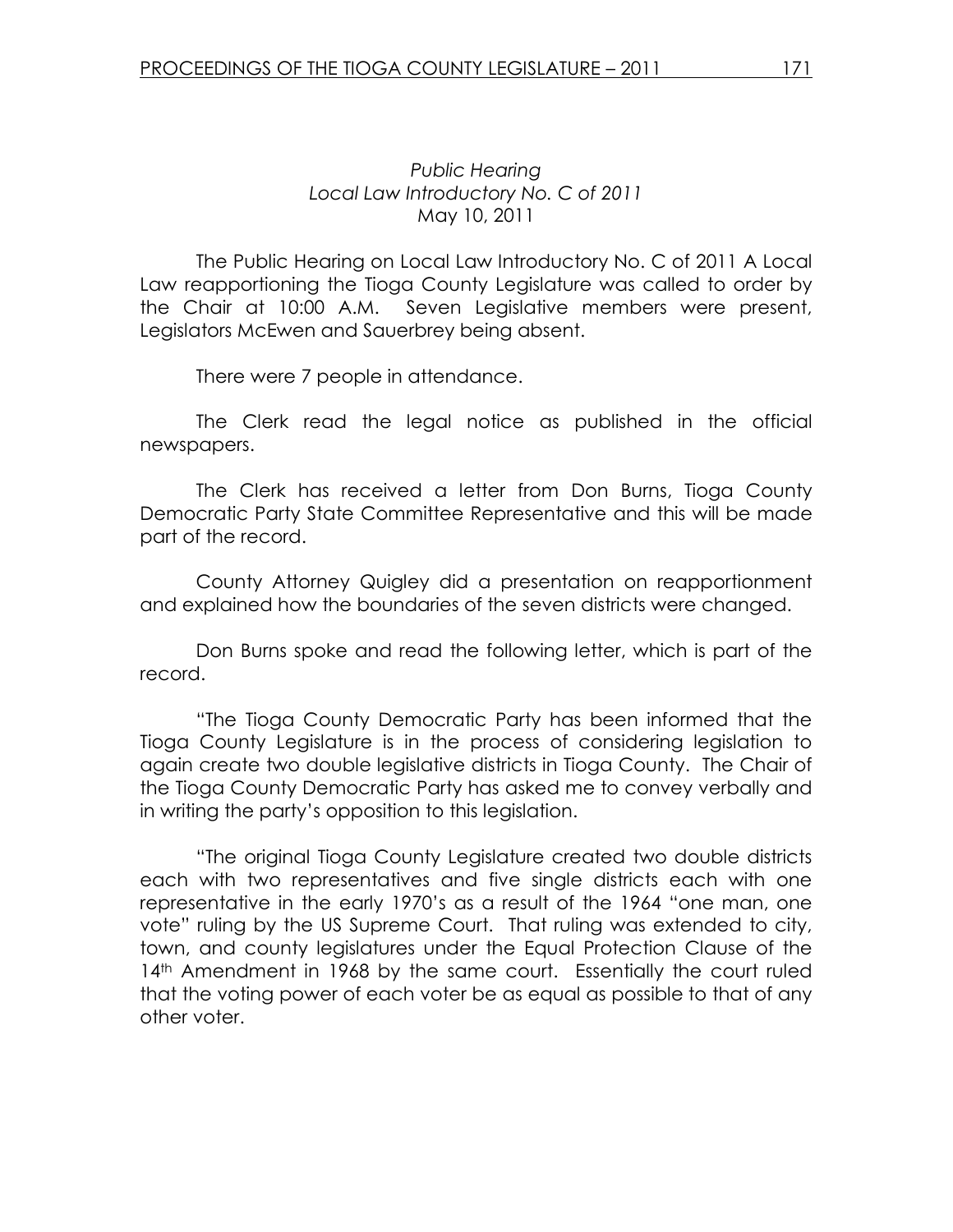"Such is not the case in Tioga County. Voters in legislative districts one, two, three, five, and six each have one vote for one legislative representative in each of their respective districts. Voters in districts four and seven each have two votes for two legislators and thereby double the representation of voters in single districts. Put another way, if I live in Waverly, Barton/Spencer, the village of Owego, Apalachin or the route 17C corridor to Endicott in the town of Owego I have one vote and one legislator per the requirements of "one man, one vote". If I live in the town of Tioga, Nichols and the south side of Owego minus the village (District 4) or if I live in Richford, Berkshire, Newark Valley and Candor (District 7) I get to vote twice and elect two representatives in each of these districts. In effect the "one man, two votes" concept and potential disproportionality in the influence of voters in these double districts with double the voting power of a voter in a single district.

 "Some may want to argue that it is too difficult to draw legislative lines to comply with the court rulings. Larger and smaller counties have done it for over 40 years. Modern software and highly specific census data make it easy. In fact, this same process has been used by the county to "adjust" the boundaries of the double districts to ostensibly comply with the court's decisions.

 "So why the resistance to "one man, one vote" districts by the county. We suspect it has more to do with political power and control than difficulty in redistricting. A similar system was used in Australia in the early part of the last century. The result. Every seat in the national legislature was held by one party for 20 years until the courts stepped in. Some might argue that this is not Australia. True, however every seat in the county legislature is now occupied by a Republican and historically while Democrats and an Independent have been elected in the single legislative districts, the double districts have never elected anything but Republicans for 40 years.

 "The reasons are simple. Double districts allow for double teaming of minority party candidates. For example, suppose in District 7 two Republicans are running for the two legislative seats that represent that district and a Democrat or an Independent has the interest in running as a challenger for the same seat. The odds of winning are stacked against him/her two to one. Suppose I am a voter and I live in Candor. I have two votes and I decide I want to vote for the Democrat. I cast my first vote for the Democrat. Then I cast my second vote against the Democrat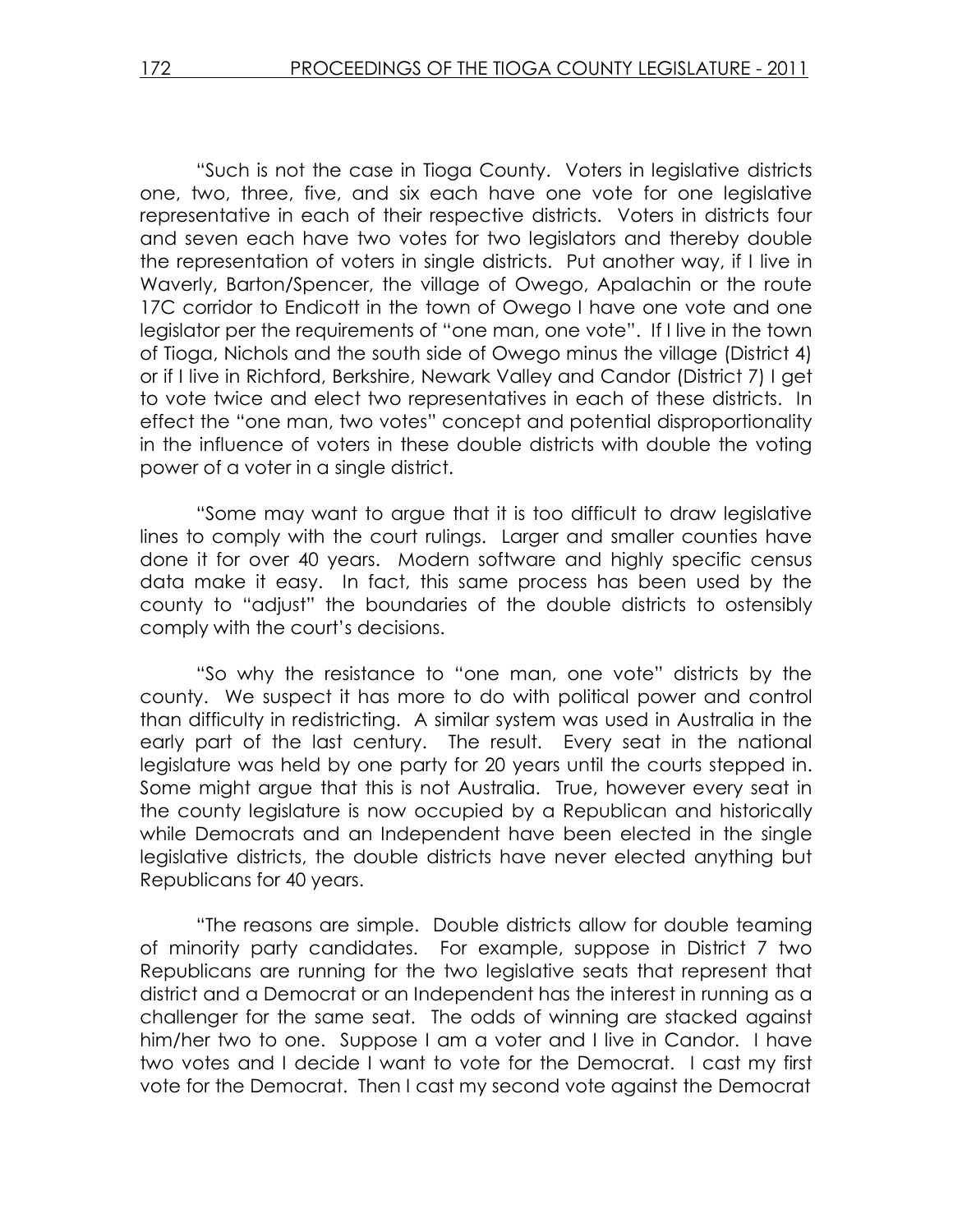by voting for one of their opponents. If my desire was to elect the Democratic candidate I just canceled out my vote.

 "It does not end there. A single minority candidate has to deal with the concentration of resources by the dominant party candidates. They can pool their costs for campaigning and mailings by running as a team. Only very wealthy candidates or parties would even consider such a contest. You either have to start out by trying to persuade voters to not cast one of their votes of hope one of your opponents expires on election day. Neither is a good option.

 "As an added encouragement to not run, the county legislation requires that no two legislators in a double district can be from the same town thereby disenfranchising potential candidates. For example, District 7 which is the towns of Richford, Berkshire, Newark Valley, and Candor is a double district. Suppose by some unimaginable miracle a Democrat should come in second in a three person race against two Republicans. If the Democrat happens to be from the same town as the Republican who came in first they are automatically disqualified from taking office and the Republican who lost… wins.

 "The Tioga County Democratic Party wishes to go "on the record" as being opposed to this undemocratic system of elections and wishes to put the Tioga County Legislature "on notice" as to the reasons for their opposition to this proposed legislation."

 Kevin Millar spoke. "I tend to agree with what Don said, but my primary concern was more of voter confusion about who they are voting for and who is going to get elected, and I also think there is confusion on the part of candidates about where they are running from and who is going to get elected. I also think that candidates from double districts, if I am not mistaken, have to get twice the number of signatures as in a single district, which I think is unfair to double district entities."

 "Barbara Heywood spoke. "I vote in the Town of Tioga, so I am in District 4. According to the population chart there, district 4 has 10,000+ citizens. District 7 has 11,000+ citizens. If you split those in half they all would be almost equal to the other towns. I do not see any reason for having only seven districts plus the fact that the law says you are supposed to have a proportionate vote."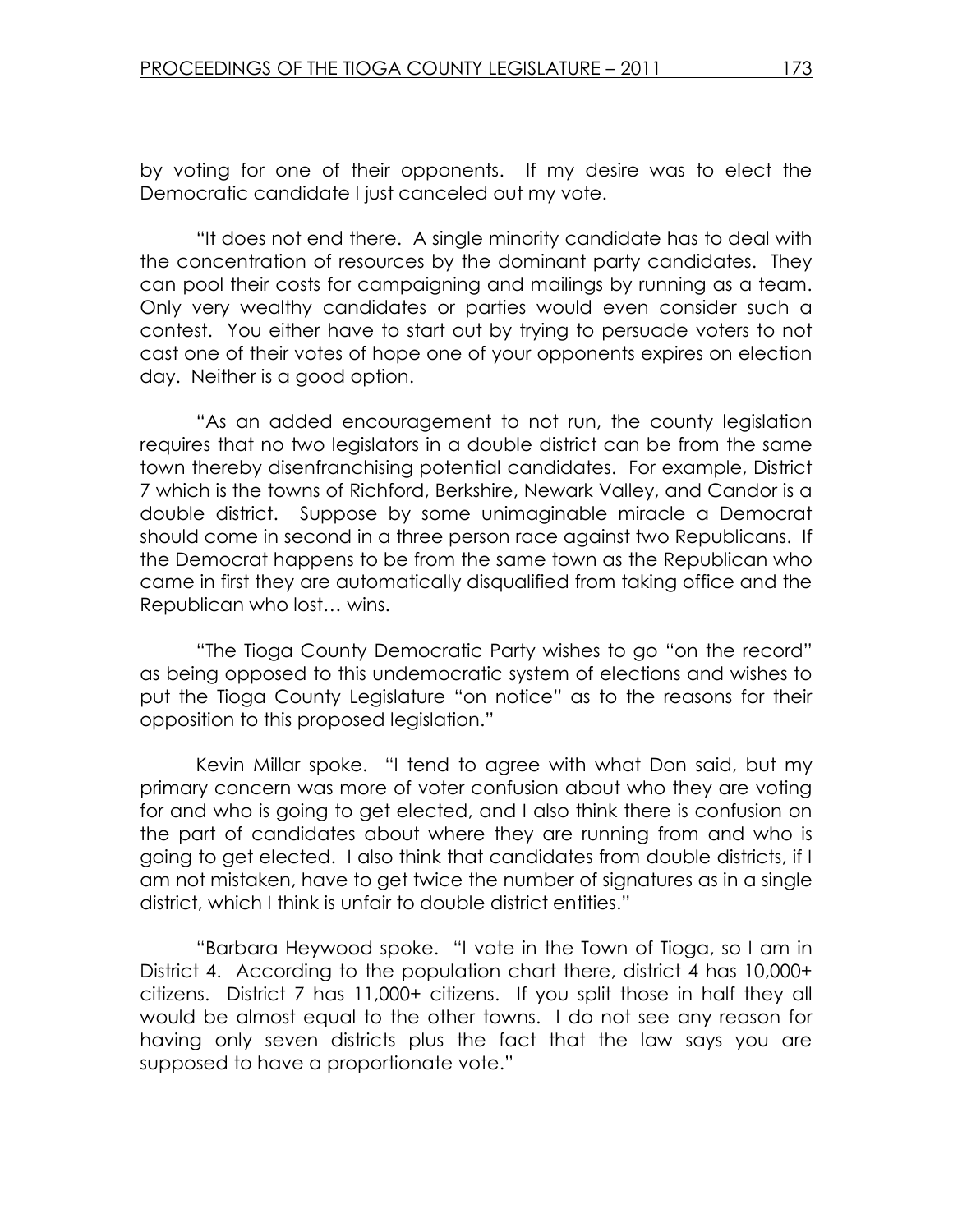Legislator Andy Quinlan spoke. "I think Mr. Burns and a couple of these other people are right because this double district does not make sense to me, it really does not. As far as I am concerned it gives you a two to one regardless if your are a Republican or a Democrat on the plus side and I do not think that is fair for the voters. If they want to elect you they are going to elect you. I do not care what it is. If you are a Democrat, a Republican, or what, but this way here it seems to me it is based on two to one, which I think is unfair. If you do not win the election you go home, that is it."

 "Kevin Millar spoke. "This opportunity only comes up once every 10 years so I think it is a time to look at it seriously if it is at all possible, to take the two districts and make them into single districts."

 County Attorney Judy Quigley spoke. "I guess I want to clarify something just in terms of legally speaking. You mention that this opportunity only comes up every 10 years. That is not actually true because what this is, this is a reapportionment. It is not technically a redistricting because there is no change in the form of government. Municipalities are prohibited from changing their method of government more than every 10 years, but a simple reapportionment like this is not considered a change in government. We are still back to the 1994 benchmark, which was when the staggered terms went into effect, so this does not prohibit this body from redistricting and actually revamping the entire process just so everyone is clear about that. This is not a change in the form of government, which would require a mandatory referendum. It is keeping the staggered terms status quo, the local law for that is keeping that status quo. The reapportionment is keeping the multimember district system status quo. While the census happens that frequently, the Legislature would be free tomorrow if they chose to consider an entirely different redistricting plan. I just wanted to make sure that everyone understood that."

 Barbara Heywood spoke. "What does it take for the public to say that they want a redistricting?"

 County Attorney Judy Quigley spoke. "The law provides that it is completely up to the Legislative body to decide the form of government, so I guess that would become a political issue of persuading the members of the Legislature to undertake a redistricting, which most communities do by forming a commission and having long-term studies, and that kind of thing. That is actually a political decision."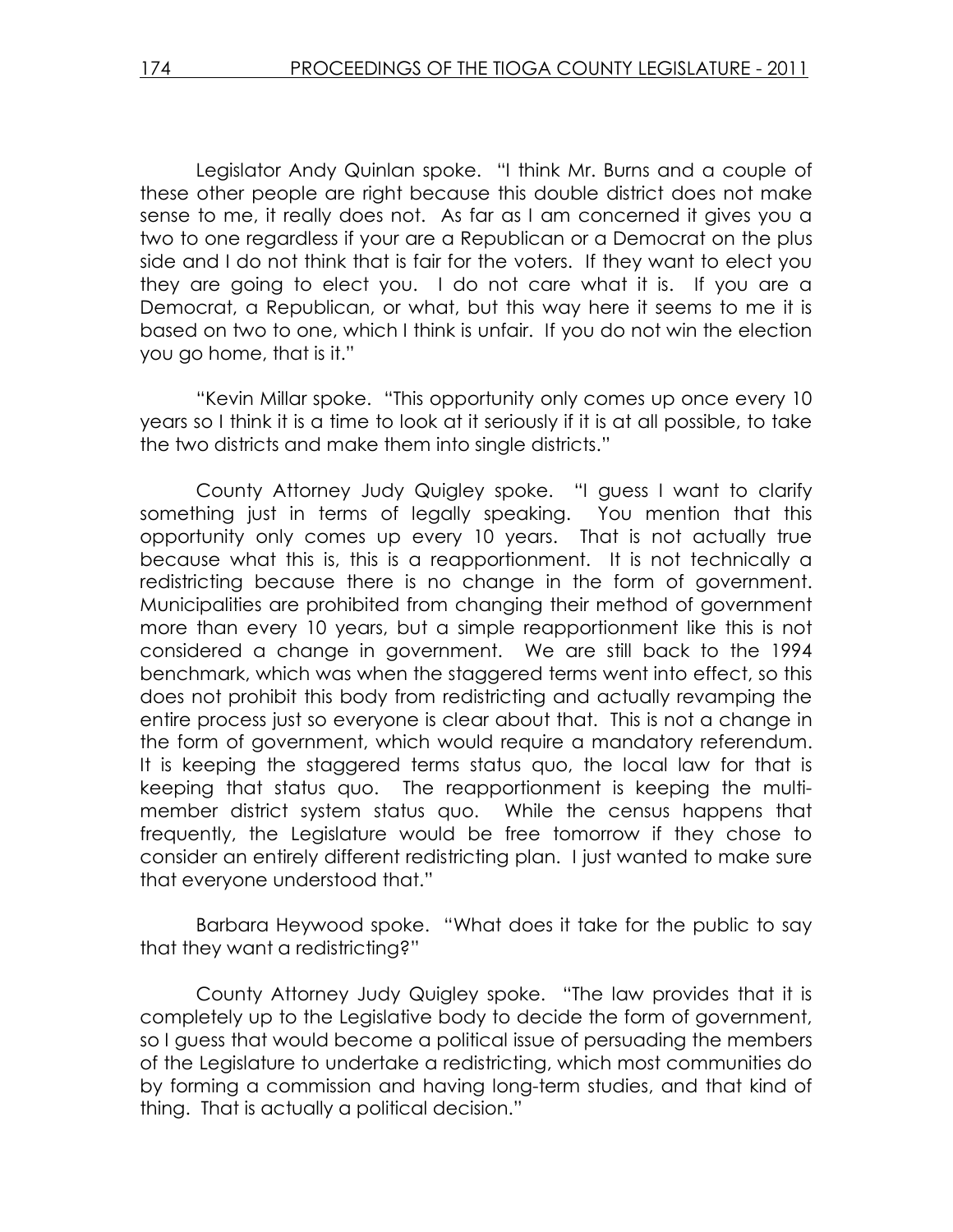Barbara Heywood spoke. "Well then the law needs to be changed doesn't it because it is not following the other law, one man, one vote."

 County Attorney Judy Quigley spoke. "Well the multi-member districts continue to be upheld as not unconstitutional. There are still lots of case law, you will notice one of those slides says if applicable in terms of the criteria, the courts have deviated from the criteria when it appears there is just no other way. There are a lot of different things that are supposed to happen, so they are a little flexible about deviating from the percentage or from the boundary lines of the towns and that kind of thing. I do not think you are going to see a change in the law because the law is pretty flexible in terms of the case law about how you can do it. It ends up ultimately being a legislative political decision what form of government to be had in a particular county. It is back to the politics."

 Bridget Callaghan-Kane spoke. What you are saying basically is that it is up to you, this body here. It is in your interest to keep it the way it is because those districts are getting two votes for every one person. Basically what you are saying is that a political solution would be that people need to run against all of you and that would change that, is that what you are saying?"

 County Attorney Judy Quigley spoke. "That sounds more of a comment than a question. I said it is up to the legislative body. "

 Bridget Callaghan-Kane spoke. "If I walked around with a petition and got signatures from a couple of thousand people that would not make a difference either because it is basically up to you guys."

 County Attorney Judy Quigley spoke. "As far as the redistricting issue, yes that is correct, it is up to the legislative body to decide. It is done through the forces of politics."

"Barbara Heywood spoke. "So much for the rule of law."

"County Attorney Judy Quigley spoke. "That is the rule of law."